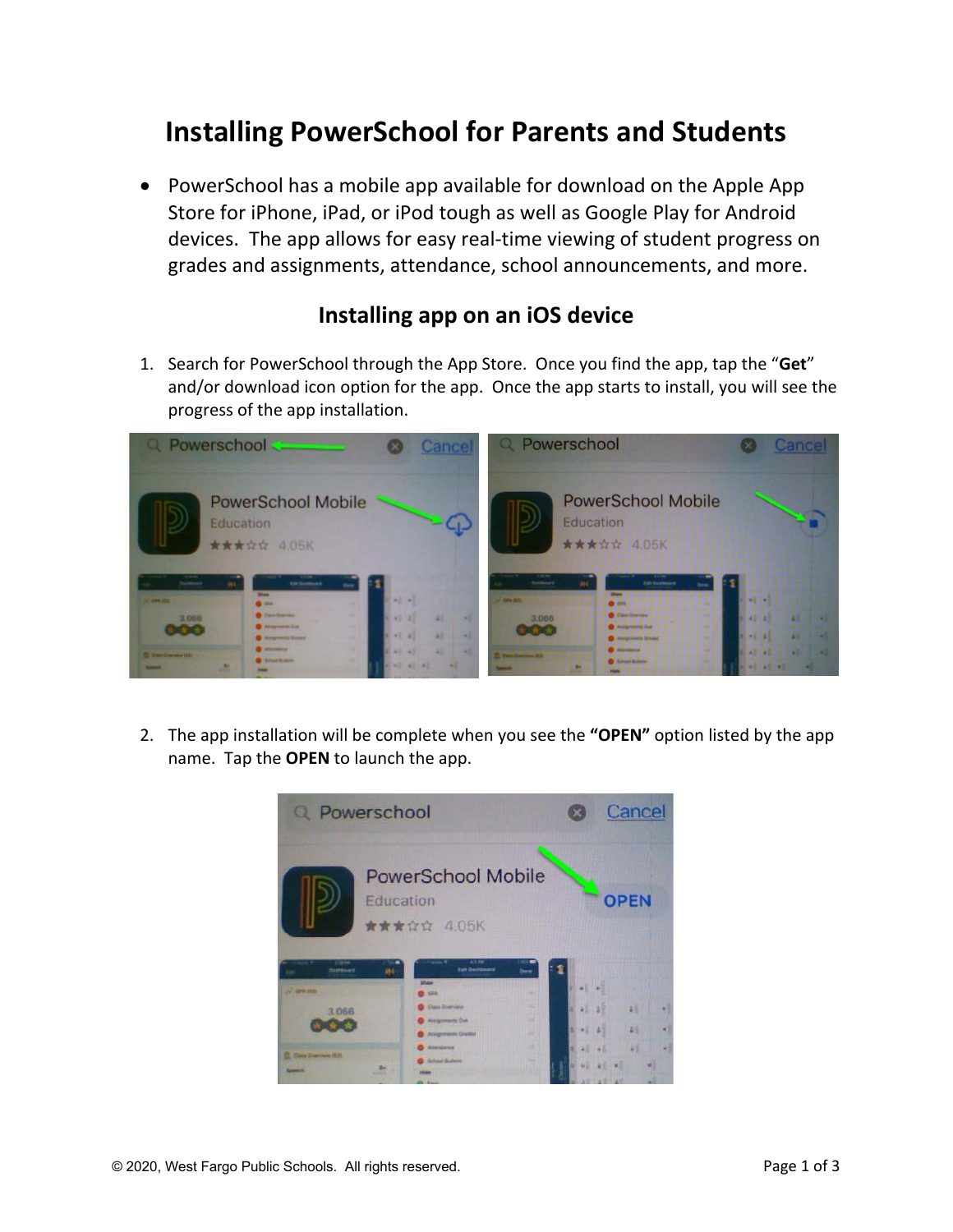3. The district code for students and parents is **"KSPG"**, which you may enter and then tap **Continue**. If the code does not work to locate the West Fargo School PowerSchool system, there is an alternative method to locate the West Fargo PowerSchool system explained below.



4. Tap on the **"Where's My District Code?"** message. At the bottom of the screen tap on the **"Enter Server Address"** message.



5. On the next screen under the "PowerSchool Server Address" message, type in the box the full PowerSchool server address: **https://west‐fargo.ps.state.nd.us** and then tap Continue.